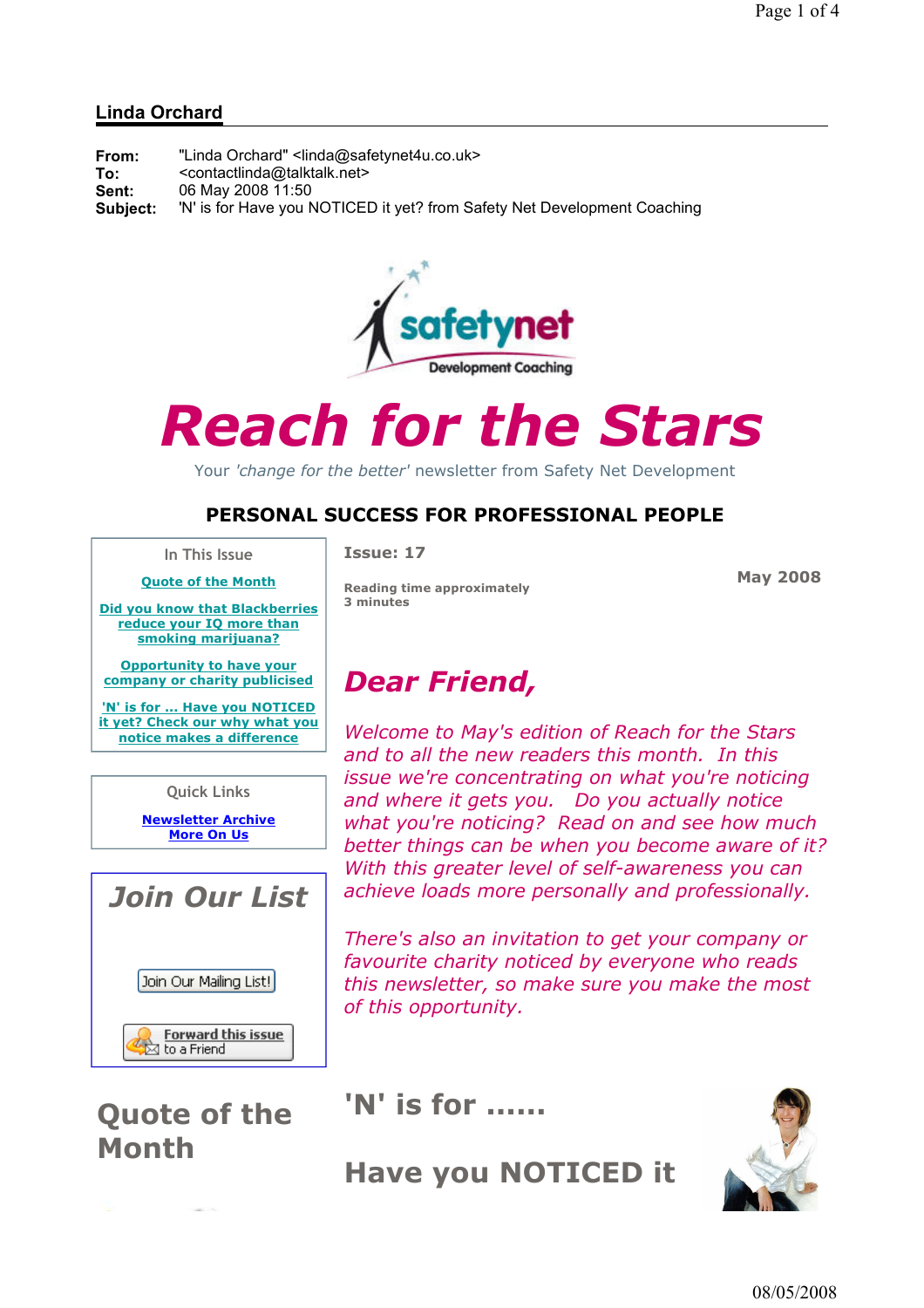## yet?

Have you noticed what has happened to you this month? This week? This morning? You will certainly have noticed any big things, good and bad. But the question is, WHAT ELSE have you noticed? What are you giving your attention to?

Last week, whilst working with a client on increasing her levels of motivation, she told me something I've heard several times before from people - that she finds it hard because worse things happen to her family than to anyone else's. "How true is that?" I challenged her. Did she know that for a fact? It can be very tempting to make this sort of generalisation, but in doing this, you only get to see things from one very unhelpful perspective. I like to enable people to take a smarter, more empowering view.

It's a bit like taking a photo. If you change where you stand, the picture will come out differently. For example, when I help people who want to banish particular food phobias, I change their perspective so they view their challenge from a new angle. Suddenly the food they hated looks completely different to them and that's because how you look at things, alters what you feel about them, and then changes the outcome you get. You can't necessarily change the event but you CAN change how you view it. So how can knowing this help you right now?

If you've felt unlucky recently, what have you been noticing and giving your attention to that gives you the evidence to prove how unlucky you are? In order to feel lucky and more fortunate, it is absolutely necessary to notice the positive

"Make the most of the best and the least of the worst."

Robert Louis Stevenson,

1850-1894, Scottish writer and poet

Did you know that your Blackberries can reduce IQ more drastically than smoking marijuana?

Well, apparently so! In a recent study, a researcher put three groups of people through an IQ test. The first group just did the IQ test. The second group did the IQ test while being distracted by email & phones. The third group did the IQ test while high on cannabis. Unsurprisingly, the first group did significantly better than the other two groups. But here's the shocker: the dopesmokers performed significantly better than the people distracted by email & phones.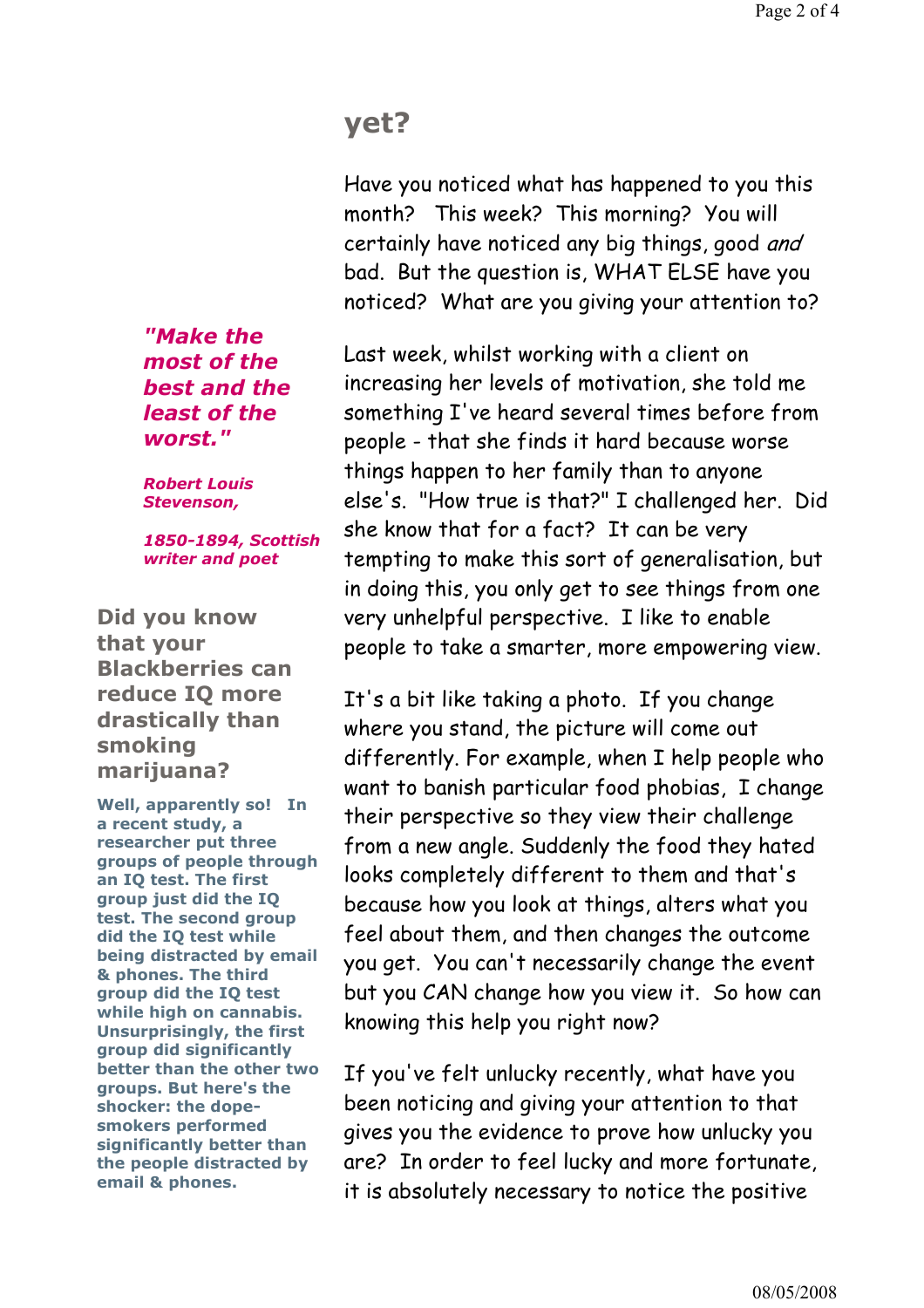Get your company or favourite charity NOTICED now!

What mantra do you live by to attract success?

What's your tip for success in business?

What's your secret for great relationships?

Send me your favourite quote, saying, idea or recipe for success, together with your name and a website address for your company or the charity whose profile you'd like to have raised, and I will put it in the newsletter together with the link so that all readers can find out more if they'd like to.

You can send tips on ensuring work and business success or it could be something on staying organised, happy or fulfilled. You name it if it works for you, we want to hear about it.

Send in those tips and website links now to: linda@safetynet4u.co.uk and get your link published next month.

things that happen to you, rather than discounting them or glossing over them as meaningless. Even if they seem few and far between, make an effort to flag up any pleasant experiences.

Notice if your boss is in a good mood so the office is more pleasant today. Notice if your kids remembered to put their laundry in the washing basket instead of on the floor for once or that the traffic was slightly less busy than usual this morning.

Sad and bad things do happen, but it doesn't make you an unlucky person, just someone who is stronger for having dealt with them. Start to notice ALL pleasant day-to-day things and build up evidence that life is ok.

Notice what you're noticing, and make it work for you.



s one thing that YOU want to change?

We help ensure personal success for professional people more easily and more enjoyably than you can imagine

> Phone 0845 644 4634 or email hello@safetynet4u.co.uk or visit www.coachingistheanswer.co.uk

Next month's issue out

on Tuesday 3rd June

Remember to savour all the great things you notice between now and then